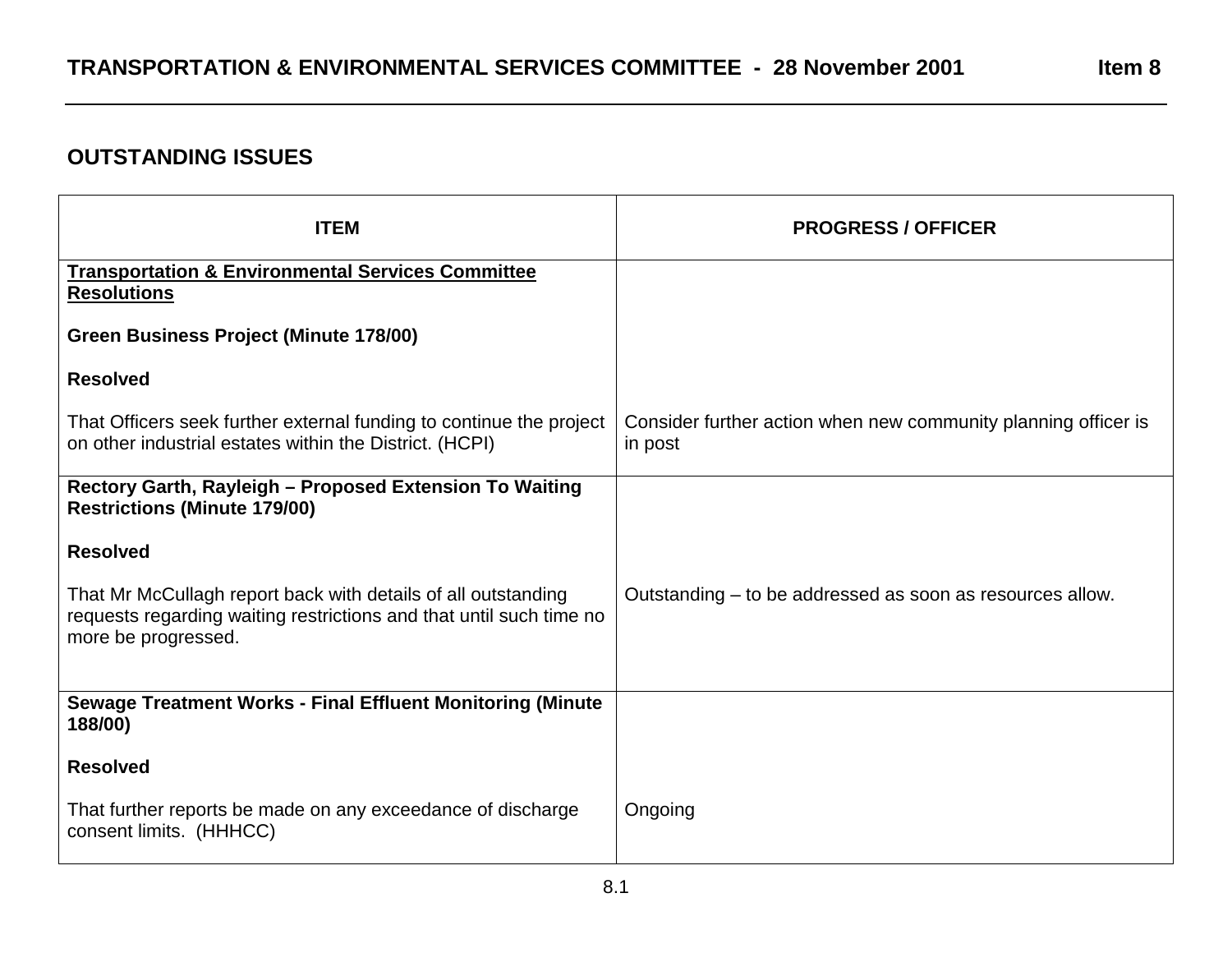|                                                                                                                                          | Land North Of The Market Square, Rochford (Minute 285/00)                                                                                                                                                                    |                                                                               |
|------------------------------------------------------------------------------------------------------------------------------------------|------------------------------------------------------------------------------------------------------------------------------------------------------------------------------------------------------------------------------|-------------------------------------------------------------------------------|
| <b>Resolved</b>                                                                                                                          |                                                                                                                                                                                                                              |                                                                               |
|                                                                                                                                          | That the results of the investigations be reported back to the<br>Council for consideration. (HCPI)                                                                                                                          | Awaiting feedback from the landowners                                         |
|                                                                                                                                          | Rochford District Replacement Local Plan Inner Green Belt<br><b>Boundary Study (Minute 21/01)</b>                                                                                                                            |                                                                               |
| <b>Resolved</b>                                                                                                                          |                                                                                                                                                                                                                              |                                                                               |
| (1)                                                                                                                                      | That the criteria laid out in the Appendix to the Report be<br>approved for use as a site selection tool to establish a<br>shortlist of sites for possible release from the Green Belt.                                      | Work in progress – outcomes linked with Urban Capacity Study                  |
| (2)                                                                                                                                      | That an exempt report be brought back to the Sub-<br>Committee once the appraisal process has been<br>completed, to assess amendments to the Green Belt<br>boundary and the implications of the assessment process.<br>(HPS) | Complete                                                                      |
| Various Roads Hawkwell And Hockley - Proposed Variation<br>To Existing Waiting Restrictions And On-Street Parking<br>Bays (Minute 23/01) |                                                                                                                                                                                                                              |                                                                               |
| <b>Resolved</b>                                                                                                                          |                                                                                                                                                                                                                              |                                                                               |
| ECC)                                                                                                                                     | That investigations be carried out regarding the issue of<br>providing ease of parking for care workers. (Area Highways,                                                                                                     | To be addressed during Decriminalisation of Parking<br>Enforcement procedure. |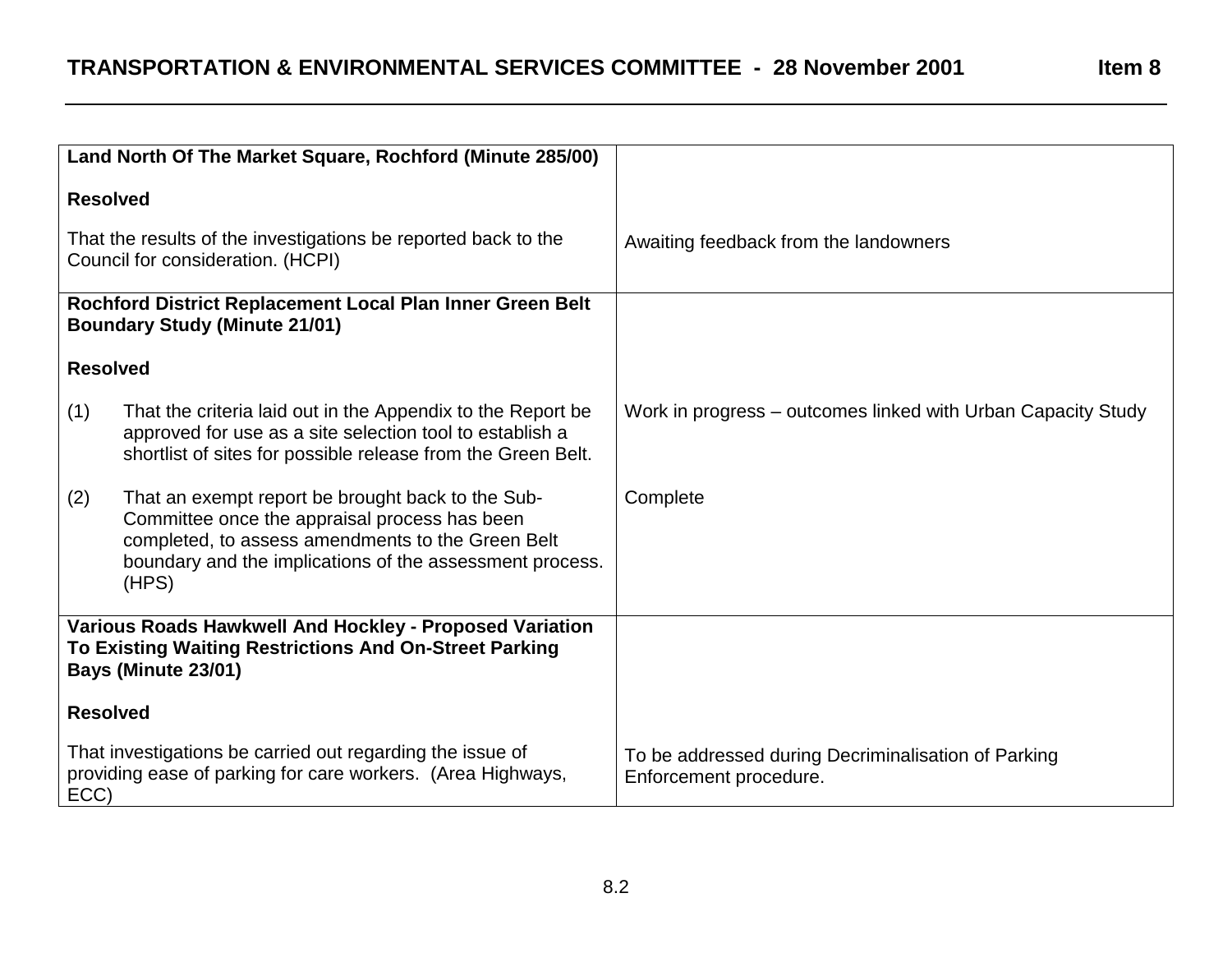|                                                                                                                                                                                    | <b>Urban Capacity Study (Minute 109/01)</b>                                                                                                                                                                                                         |                                                                                                                                                                                                                                                                                                   |
|------------------------------------------------------------------------------------------------------------------------------------------------------------------------------------|-----------------------------------------------------------------------------------------------------------------------------------------------------------------------------------------------------------------------------------------------------|---------------------------------------------------------------------------------------------------------------------------------------------------------------------------------------------------------------------------------------------------------------------------------------------------|
|                                                                                                                                                                                    |                                                                                                                                                                                                                                                     |                                                                                                                                                                                                                                                                                                   |
| <b>Resolved</b>                                                                                                                                                                    |                                                                                                                                                                                                                                                     |                                                                                                                                                                                                                                                                                                   |
| (1)                                                                                                                                                                                | That the results of the Urban Capacity Study together with<br>the previously published Housing Needs Study be taken<br>into account in the preparation of the housing policies and<br>proposals in the Rochford District Replacement Local<br>Plan. | Work in progress to prepare revised housing policies                                                                                                                                                                                                                                              |
| (2)                                                                                                                                                                                | That a formal consultation on the Study findings be<br>undertaken with the Joint Structure Planning Authorities<br>and reported to a future meeting of the Sub-Committee.                                                                           | In progress                                                                                                                                                                                                                                                                                       |
|                                                                                                                                                                                    | <b>Decriminalised Parking Enforcement (DPE) - an Update</b><br>(Minute 109/01)                                                                                                                                                                      |                                                                                                                                                                                                                                                                                                   |
| That following discussions with Essex County Council a report<br>on staffing levels and patrol coverage be made to a future<br>meeting of the Transportation Sub-Committee. (HRHM) |                                                                                                                                                                                                                                                     | Discussions not yet opened with ECC as we are one of the last<br>authorities in Essex to proceed with DPE.<br>Meeting of the DPE Working Party arranged for 15 November to<br>agree the path ahead. Agency Agreement draft received<br>29/10/01 to be considered by DPE Working Group on 15/11/01 |
|                                                                                                                                                                                    | Proposed Diversion Of Public Footpath 3, Stambridge<br>(Minute 123/01)                                                                                                                                                                              |                                                                                                                                                                                                                                                                                                   |
| <b>Resolved</b>                                                                                                                                                                    |                                                                                                                                                                                                                                                     |                                                                                                                                                                                                                                                                                                   |
|                                                                                                                                                                                    | That the Head of Legal Services be authorised to take all<br>necessary steps to secure the making and confirmation of a<br>Public Path Diversion Order under the terms of Section 119 of<br>the Highways Act 1980. (HLS)                            | Implemented                                                                                                                                                                                                                                                                                       |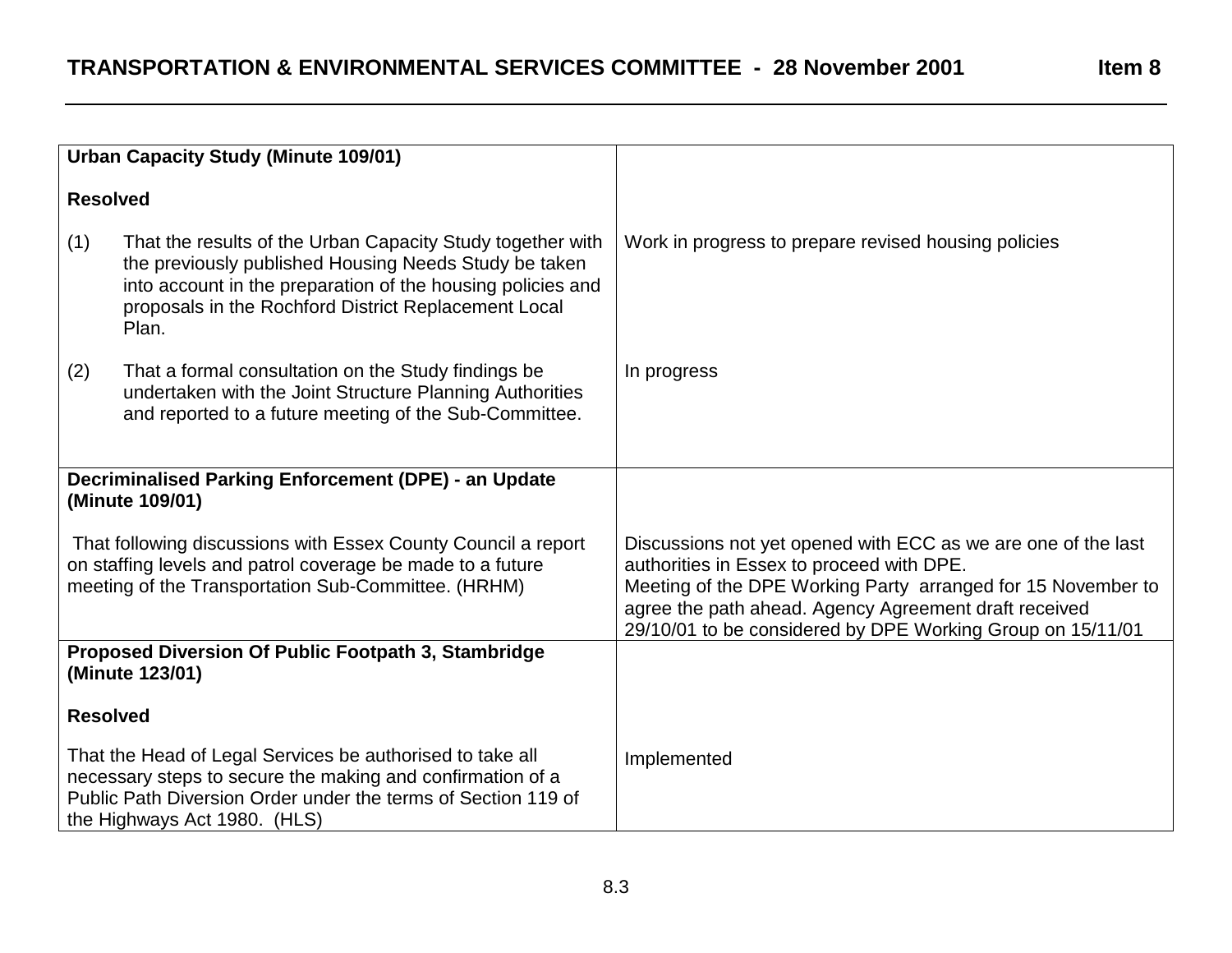| Proposed Diversion Of Public Footpath 9, Hullbridge (Minute<br>124/01)                                                                                                                                                                                                       |                                                                                       |
|------------------------------------------------------------------------------------------------------------------------------------------------------------------------------------------------------------------------------------------------------------------------------|---------------------------------------------------------------------------------------|
| <b>Resolved</b>                                                                                                                                                                                                                                                              |                                                                                       |
| The Head of Legal Services be authorised to take all necessary<br>steps to secure the making and confirmation of a Public Path<br>Diversion Order under the terms of Section 257 of the Town &<br>Country Planning Act 1990. (HPS)                                           | Proceeding subject to Environment Agency's agreement and<br>grant of planning consent |
| <b>Future Waste Strategy (Minute 229/01)</b>                                                                                                                                                                                                                                 |                                                                                       |
| <b>Resolved</b>                                                                                                                                                                                                                                                              |                                                                                       |
| That progress updates be included in Rochford District Matters.                                                                                                                                                                                                              | Ongoing                                                                               |
| <b>Rochford Economic Audit (Minute 229/01)</b>                                                                                                                                                                                                                               |                                                                                       |
| <b>Resolved</b>                                                                                                                                                                                                                                                              |                                                                                       |
| That the Rochford Economic Audit document be considered in<br>the context of the Economic Development Strategy and the Draft<br>Local Plan. (HPS)                                                                                                                            | Ongoing. Awaiting the recruitment of a new Economic<br>Development Officer.           |
| Rochford District Replacement Local Plan -<br><b>Telecommunication Masts (Minute 229/01)</b>                                                                                                                                                                                 |                                                                                       |
| <b>Resolved</b>                                                                                                                                                                                                                                                              |                                                                                       |
| That, subject to the inclusion of the additional comments detailed<br>in the minute preamble, a revised policy on telecommunications<br>masts be prepared for inclusion in the replacement Local Plan<br>that seeks to control the provision of masts and intensification of | Policy being prepared                                                                 |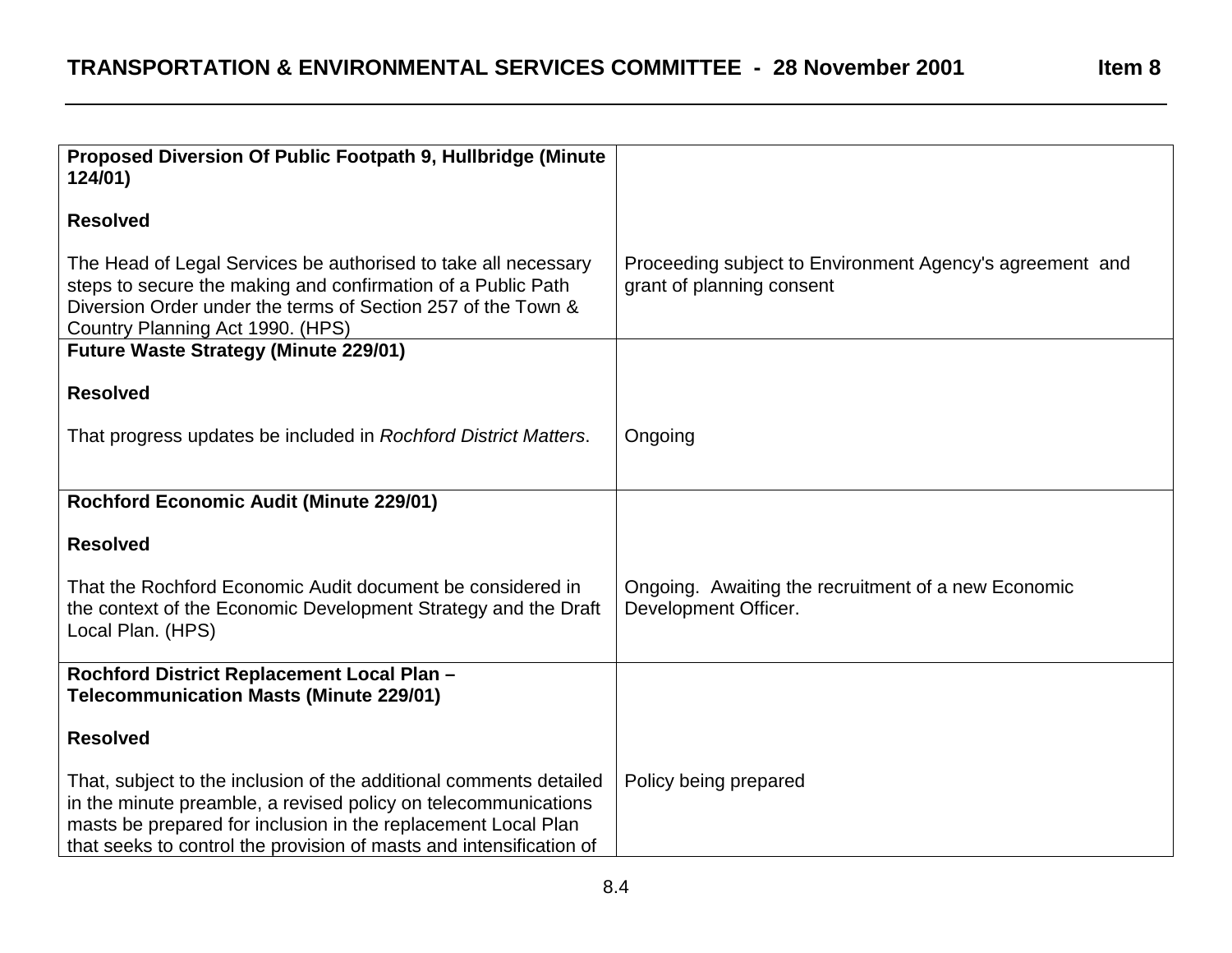|                                                                                                                                                                                                                              | base stations within close proximity to residential areas or school<br>premises. (HPS)                                                                   |                                                                                                  |
|------------------------------------------------------------------------------------------------------------------------------------------------------------------------------------------------------------------------------|----------------------------------------------------------------------------------------------------------------------------------------------------------|--------------------------------------------------------------------------------------------------|
|                                                                                                                                                                                                                              | Road Safety - School Pedestrian Crossings (Minute 229/01)                                                                                                |                                                                                                  |
| <b>Resolved</b>                                                                                                                                                                                                              |                                                                                                                                                          |                                                                                                  |
| That, if the remaining balance of £26,200 cannot be used for the<br>provision of a crossing outside the school at Love Lane,<br>Rayleigh, it be transferred to the District Council's Community<br>Safety Budget. (Highways) |                                                                                                                                                          | Results of a survey and feasibility study will be included on the<br>agenda of the next meeting. |
| 'Bar-N-Bus' Vehicle at Websters Way Car Park, Rayleigh<br>(Minute 229/01)                                                                                                                                                    |                                                                                                                                                          |                                                                                                  |
| <b>Resolved</b>                                                                                                                                                                                                              |                                                                                                                                                          |                                                                                                  |
| (1)                                                                                                                                                                                                                          | That permission be granted for the 'Bar-N-Bus' vehicle to<br>continue to park in Websters Way car park on Thursday<br>evenings for an indefinite period. | Implemented.                                                                                     |
| (2)                                                                                                                                                                                                                          | That Officers periodically consult with the Trust and the<br>Police to monitor the effectiveness of this initiative.                                     | Ongoing.                                                                                         |
| (3)                                                                                                                                                                                                                          | That six-monthly reports be made to the Transportation<br>Sub-Committee. (HRHM)                                                                          | First of these reports to go to Transportation Sub Committee in<br>the new year.                 |
| <b>Junction Improvements A129 London Road/Down Hall</b><br>Road/Creswick Avenue, Rayleigh (Minute 231/01)                                                                                                                    |                                                                                                                                                          |                                                                                                  |
| <b>Resolved</b>                                                                                                                                                                                                              |                                                                                                                                                          |                                                                                                  |
|                                                                                                                                                                                                                              | That, subject to advice from Safety Audit, the following options<br>be implemented:-                                                                     |                                                                                                  |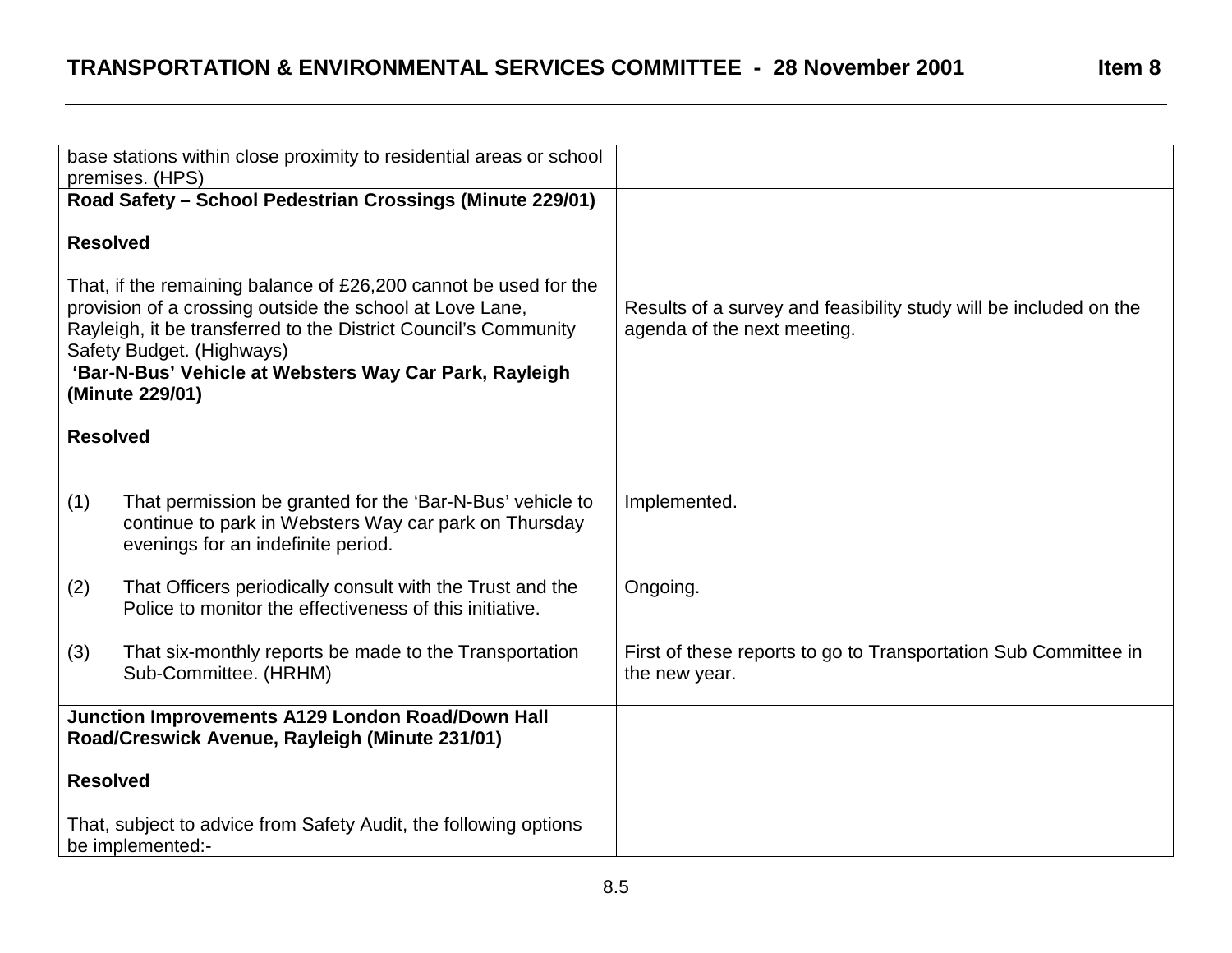| ŀΠ<br>⇔<br>L |  |
|--------------|--|
|--------------|--|

| Upgrade existing "Zebra" crossing in the vicinity of the<br>junction to a "Puffin".<br>Highlight "Keep Clear" markings.<br>$\bullet$<br>Minor Carriageway realignment in Down Hall Road.<br>Mark out "right turn" lane. (Area Highways)                                         | Currently being processed; to be implemented during this<br>financial year.                                                                                                |
|---------------------------------------------------------------------------------------------------------------------------------------------------------------------------------------------------------------------------------------------------------------------------------|----------------------------------------------------------------------------------------------------------------------------------------------------------------------------|
| <b>Civic Amenity Sites (Minute 232/01)</b>                                                                                                                                                                                                                                      |                                                                                                                                                                            |
| <b>Resolved</b>                                                                                                                                                                                                                                                                 |                                                                                                                                                                            |
| (1)<br>That further progress reports be made.<br>(2)<br>That when arrangements for a Member level meeting are<br>made, this Council's representatives be Group Leaders, or<br>their nominees, and the Chairman of Transportation &<br>Environmental Services Committee. (HHHCC) | A further report will be made following a meeting with Southend<br>on Sea Borough Council and Essex County Council<br>Arrangements for the meeting still have to be agreed |
| <b>Contaminated Land Strategy (Minute 233/01)</b>                                                                                                                                                                                                                               |                                                                                                                                                                            |
| <b>Resolved</b><br>That further consideration be given to the long term resource<br>implications of the contaminated land regime in due course.<br>(HHHCC)                                                                                                                      | Item 18 on the agenda.                                                                                                                                                     |
| <b>Hockley Town Centre Enhancements (Minute 234/01)</b>                                                                                                                                                                                                                         |                                                                                                                                                                            |
| <b>Resolved</b>                                                                                                                                                                                                                                                                 |                                                                                                                                                                            |
| That a report be made to this Committee with a fully costed<br>design for the scheme.                                                                                                                                                                                           | Item 21 on the agenda.                                                                                                                                                     |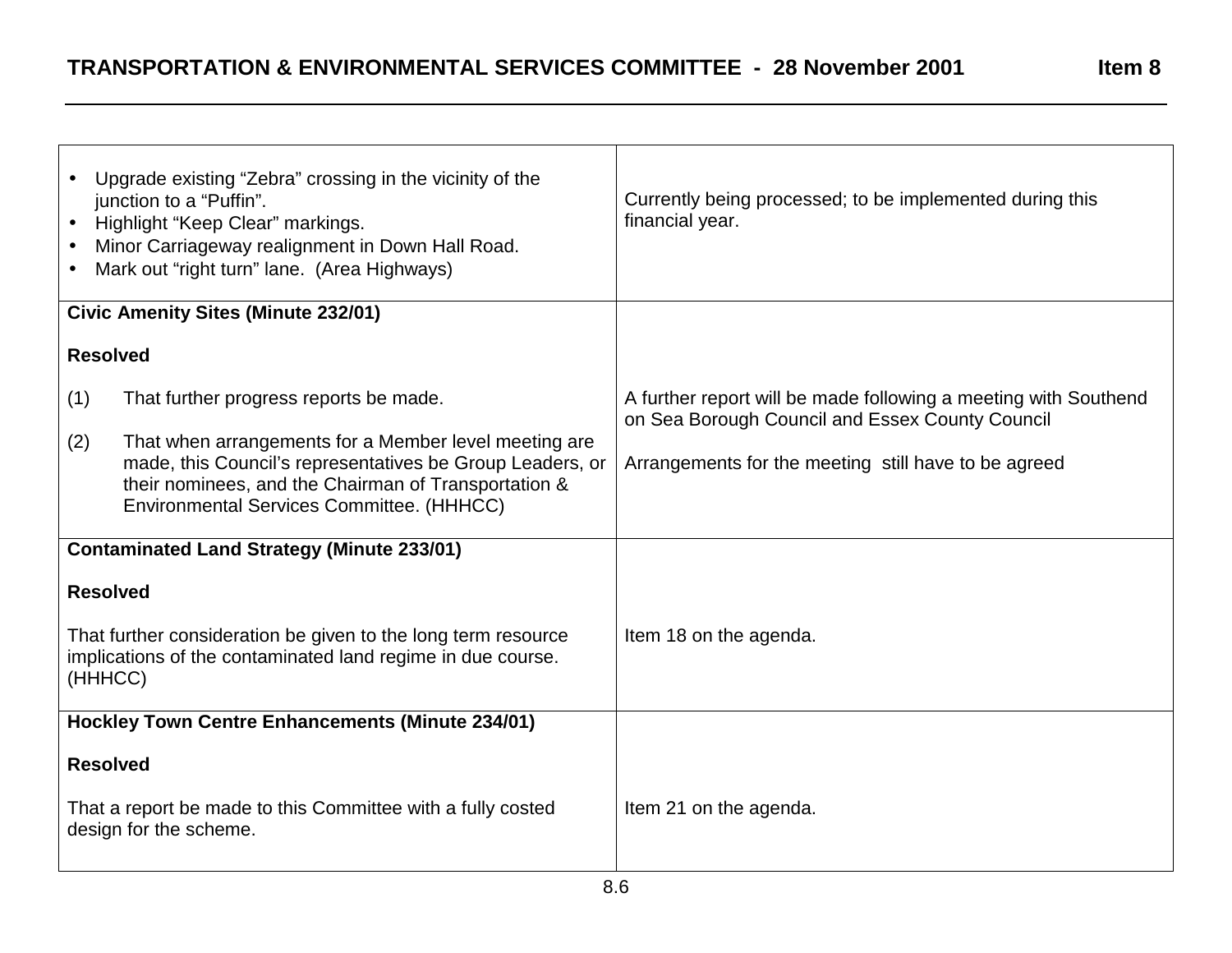| That the proposed resurfacing works to the shop frontages<br>be agreed to be carried out at the expense of the Council.      | Further discussions to take place once scheme design<br>completed.                                                                                                                                                                                                                                                                                                                                                                                                                                                     |
|------------------------------------------------------------------------------------------------------------------------------|------------------------------------------------------------------------------------------------------------------------------------------------------------------------------------------------------------------------------------------------------------------------------------------------------------------------------------------------------------------------------------------------------------------------------------------------------------------------------------------------------------------------|
| That a report be made to this Committee with a fully costed<br>design for the scheme once prepared by the County<br>Council. | Item 22 on the agenda.                                                                                                                                                                                                                                                                                                                                                                                                                                                                                                 |
|                                                                                                                              |                                                                                                                                                                                                                                                                                                                                                                                                                                                                                                                        |
|                                                                                                                              |                                                                                                                                                                                                                                                                                                                                                                                                                                                                                                                        |
|                                                                                                                              | Ongoing                                                                                                                                                                                                                                                                                                                                                                                                                                                                                                                |
|                                                                                                                              |                                                                                                                                                                                                                                                                                                                                                                                                                                                                                                                        |
|                                                                                                                              |                                                                                                                                                                                                                                                                                                                                                                                                                                                                                                                        |
|                                                                                                                              | Ongoing.                                                                                                                                                                                                                                                                                                                                                                                                                                                                                                               |
|                                                                                                                              | Hullbridge Village Centre Improvement Scheme (Minute<br>235/01)<br><b>Resolved</b><br><b>Rochford Town Centre Enhancement Scheme (Minute</b><br>237/01)<br><b>Resolved</b><br>That the Working Group considers bus routes, in consultation<br>with Arriva. (HPS)<br><b>Mechanical Sweeper Monitoring (Minute 242/01)</b><br><b>Resolved</b><br>That the contract monitoring team continue with programming<br>periodic detailed monitoring of the mechanical sweeper as part of<br>their overall monitoring schedules. |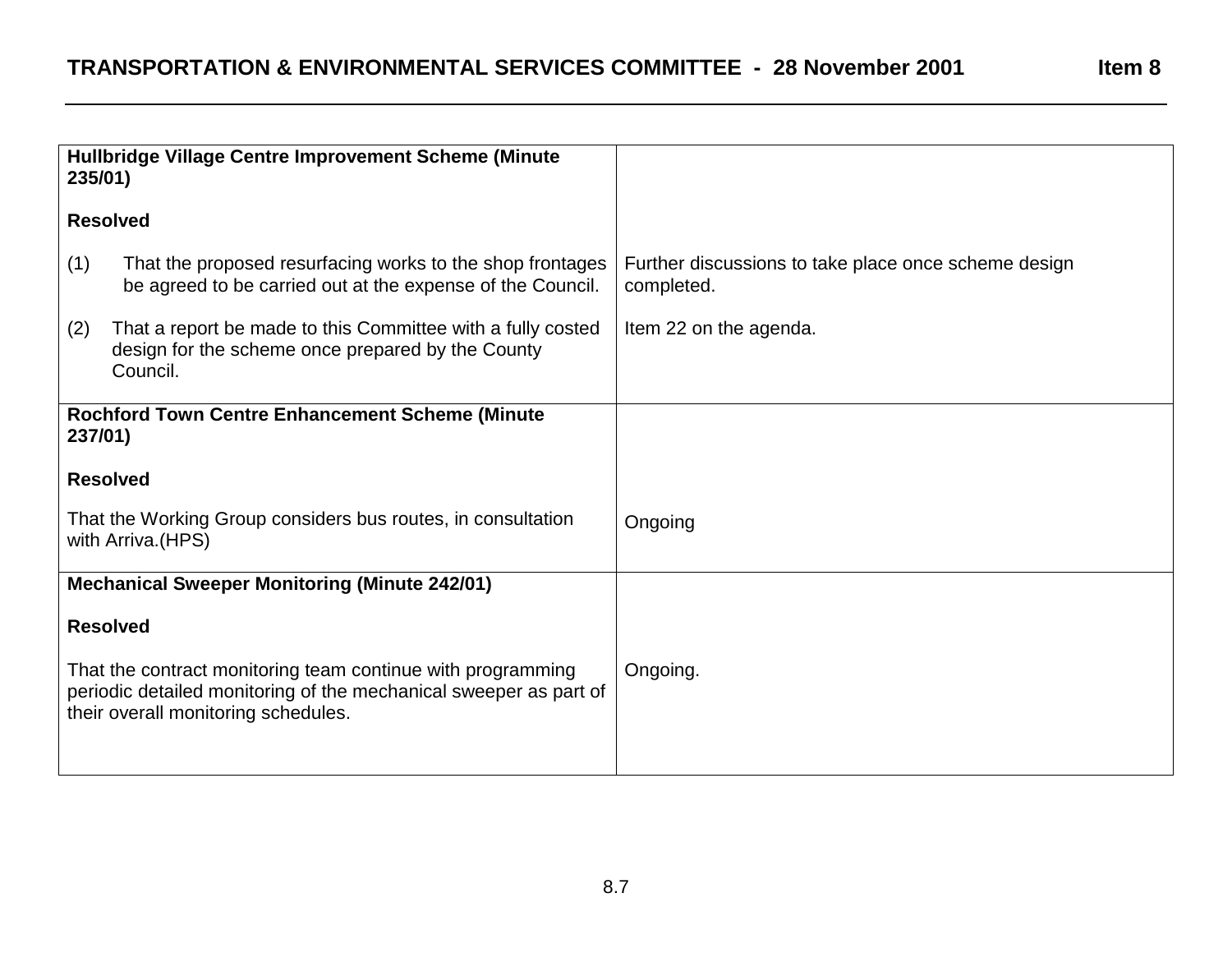| Urban Capacity Study Update (Minute 339/01)                                                                                                                                                                                                                                                                                                                 |              |
|-------------------------------------------------------------------------------------------------------------------------------------------------------------------------------------------------------------------------------------------------------------------------------------------------------------------------------------------------------------|--------------|
| <b>Resolved</b>                                                                                                                                                                                                                                                                                                                                             |              |
| That the Urban Capacity Study be published in full with<br>immediate effect. (HPS)                                                                                                                                                                                                                                                                          | Implemented. |
| Home Zones and Quiet Lanes - Consultation (Minute 339/01)                                                                                                                                                                                                                                                                                                   |              |
| <b>Resolved</b>                                                                                                                                                                                                                                                                                                                                             |              |
| That, subject to the reply to question 14 being amended to read<br>"If there are many objections to a proposal, a Public Inquiry will<br>be the only way of providing a fair hearing", the report of the<br>Head of Planning Services form the basis of this Council's<br>response to the DTLR Consultation Paper on "Home Zones and<br>Quiet Lanes". (HPS) | Implemented. |
| Rochford District Replacement Local Plan Draft Policies -<br><b>Rural Issues Chapter (Minute 339/01)</b>                                                                                                                                                                                                                                                    |              |
| <b>Resolved</b>                                                                                                                                                                                                                                                                                                                                             |              |
| That the policies in the report appendix (copy attached to the<br>signed copy of these Minutes) be approved for inclusion in the<br>replacement Rochford District Local Plan first deposit draft (HPS)                                                                                                                                                      | Implemented. |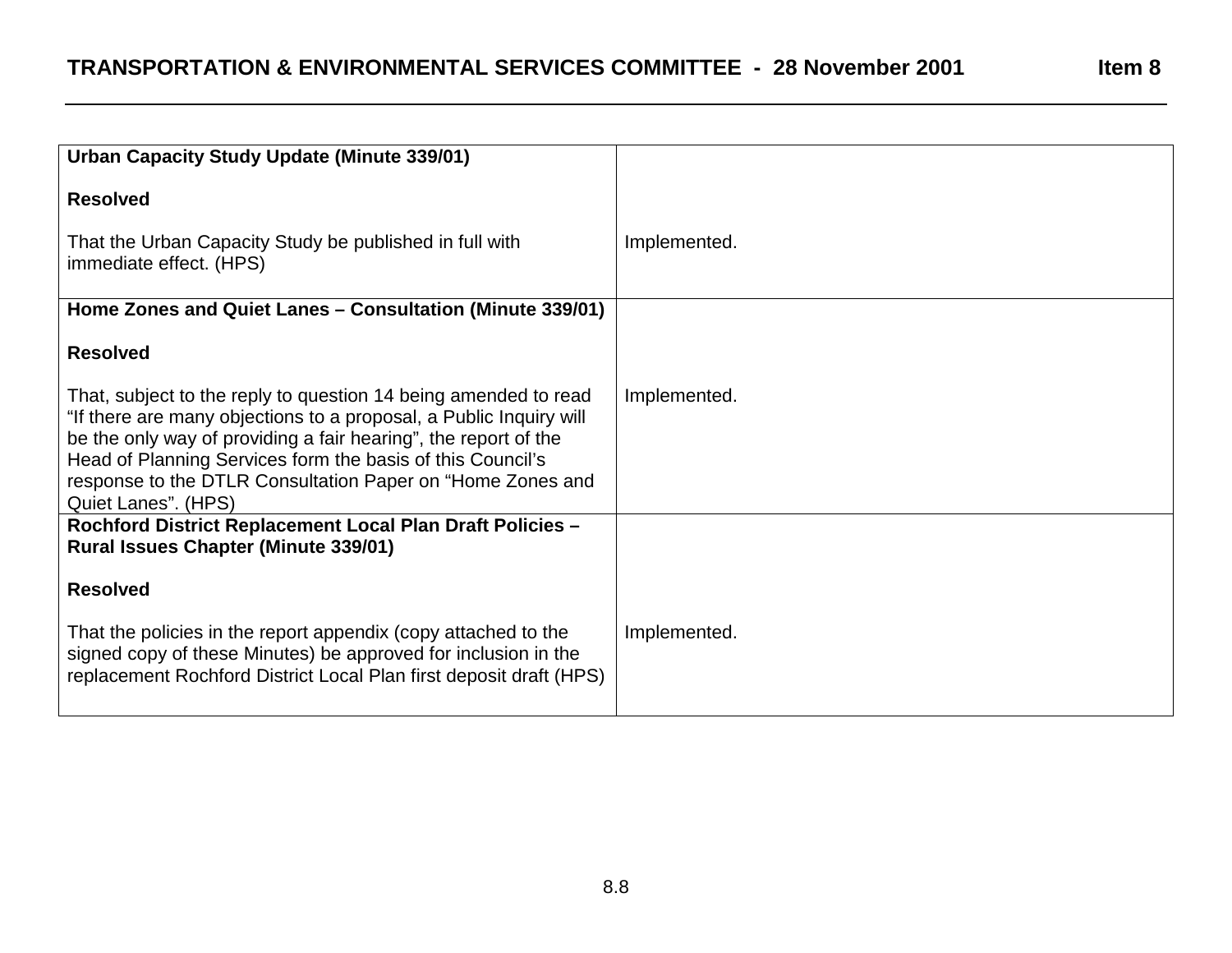|                                                                                                                                                                                                                                    | <b>Transport and Social Exclusion Consultation (339/01)</b>                                                                                                                                                        |                                            |
|------------------------------------------------------------------------------------------------------------------------------------------------------------------------------------------------------------------------------------|--------------------------------------------------------------------------------------------------------------------------------------------------------------------------------------------------------------------|--------------------------------------------|
| <b>Resolved</b>                                                                                                                                                                                                                    |                                                                                                                                                                                                                    |                                            |
| That, subject to the additional comments of Members within the<br>Minute preamble, this report forms the basis of the Council's<br>response to the Social Exclusion Units Consultation on Transport<br>and Social Exclusion. (HPS) |                                                                                                                                                                                                                    | Implemented.                               |
|                                                                                                                                                                                                                                    | <b>Expenditure on Concessionary Fares (Minute 340/01)</b>                                                                                                                                                          |                                            |
| <b>Resolved</b>                                                                                                                                                                                                                    |                                                                                                                                                                                                                    |                                            |
| That further reports be submitted to the relevant Committees as<br>part of the budgetary process. (HRHM)                                                                                                                           |                                                                                                                                                                                                                    | To be included in budget cycle of meetings |
|                                                                                                                                                                                                                                    | <b>Stambridge Sewage Treatment Works Working Group</b><br>(Minute 342/01)                                                                                                                                          |                                            |
| <b>Resolved</b>                                                                                                                                                                                                                    |                                                                                                                                                                                                                    |                                            |
| (1)                                                                                                                                                                                                                                | That a letter be sent to Anglian Water requesting them to<br>confirm in writing that they will have either removed the<br>pasteurisers from site or dismantle them to ground level<br>by the end of December 2001. | Letter sent                                |
| (2)                                                                                                                                                                                                                                | That a letter be sent to Essex County Council requesting<br>that they undertake further monitoring of traffic<br>movements as controlled by the planning consent granted.                                          | Letter sent                                |
| (3)                                                                                                                                                                                                                                | That a letter be sent to Anglian Water requesting<br>information about the long term disposal of sludge from<br>the works.                                                                                         | Letter sent                                |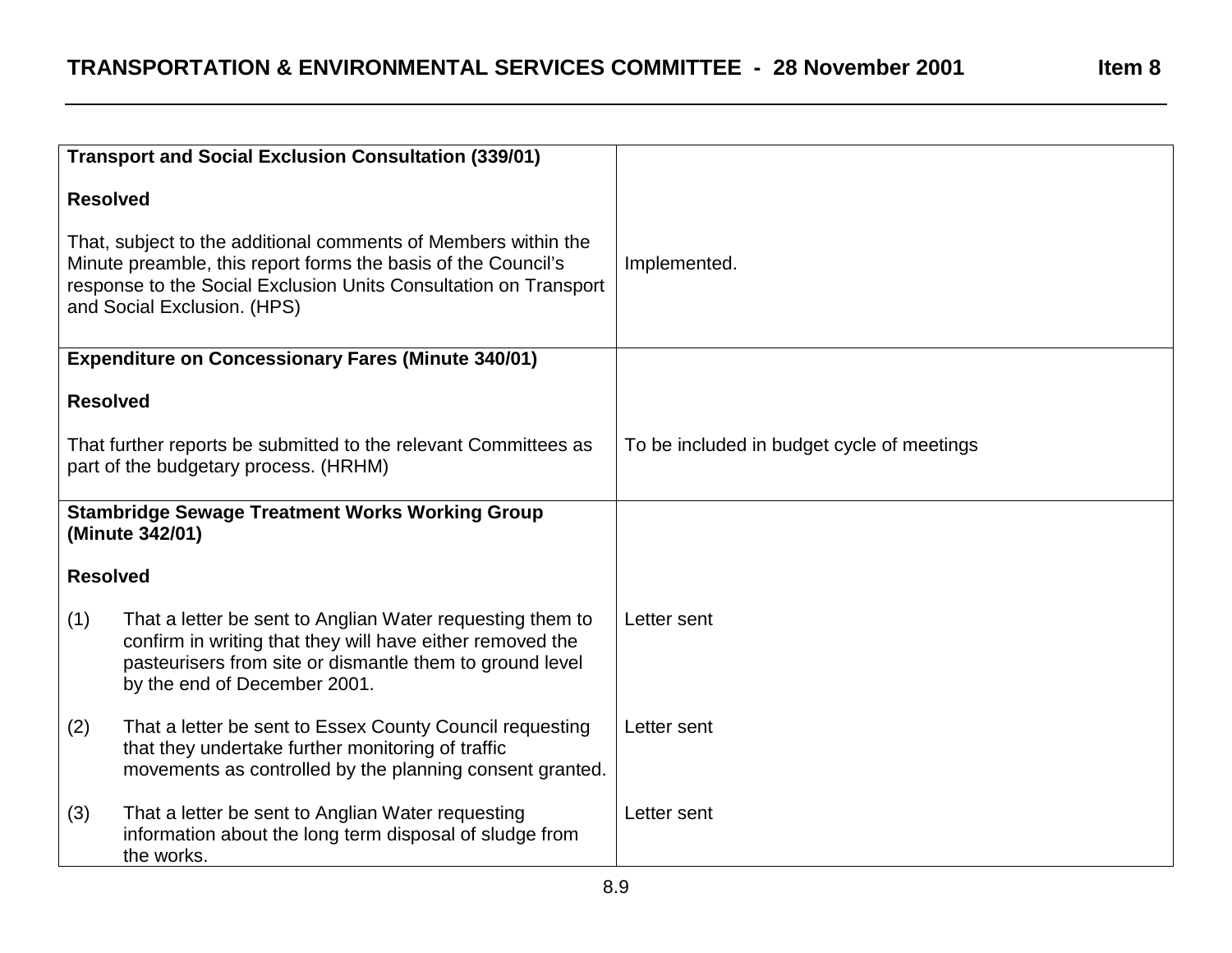Г

 $\overline{\phantom{0}}$ 

<u> 1980 - Johann Stoff, deutscher Stoffen und der Stoffen und der Stoffen und der Stoffen und der Stoffen und der</u>

| (4)             | That the Stambridge Sewage Treatment Works Working<br>Group continue until the end of the current Council year<br>with the following revised terms of reference:-                                                                                                                         | <b>Agreed by Council</b> |
|-----------------|-------------------------------------------------------------------------------------------------------------------------------------------------------------------------------------------------------------------------------------------------------------------------------------------|--------------------------|
|                 | "To consider any matters concerning the Stambridge<br>Sewage Treatment Works which may result in complaints<br>of statutory nuisance, to report such matters to the<br><b>Transportation and Environmental Services Committee</b><br>and to make recommendations for appropriate action". |                          |
| (5)             | That the considerable efforts and costs associated with<br>this matter to date be recognised and that the resources<br>used continue to be monitored. (HHHCC)                                                                                                                             | Ongoing                  |
| 343/01)         | <b>Genetically Modified Crops - Local Consultation (Minute</b>                                                                                                                                                                                                                            |                          |
| <b>Resolved</b> |                                                                                                                                                                                                                                                                                           |                          |
| (1)             | That the campaign by West Lindsey District Council for a<br>requirement for local consultation and consent before<br>genetically modified crop trials are approved in an area by<br>supported by this Council.                                                                            | Letter of support sent   |
| (2)             | That a letter be sent to the Minister at the Department of<br>the Environment, Food and Rural Affairs.                                                                                                                                                                                    | Letter sent              |
| (3)             | That the support of the local Members of Parliament be<br>sought. (HHHCC)                                                                                                                                                                                                                 | Letters sent             |

 $\top$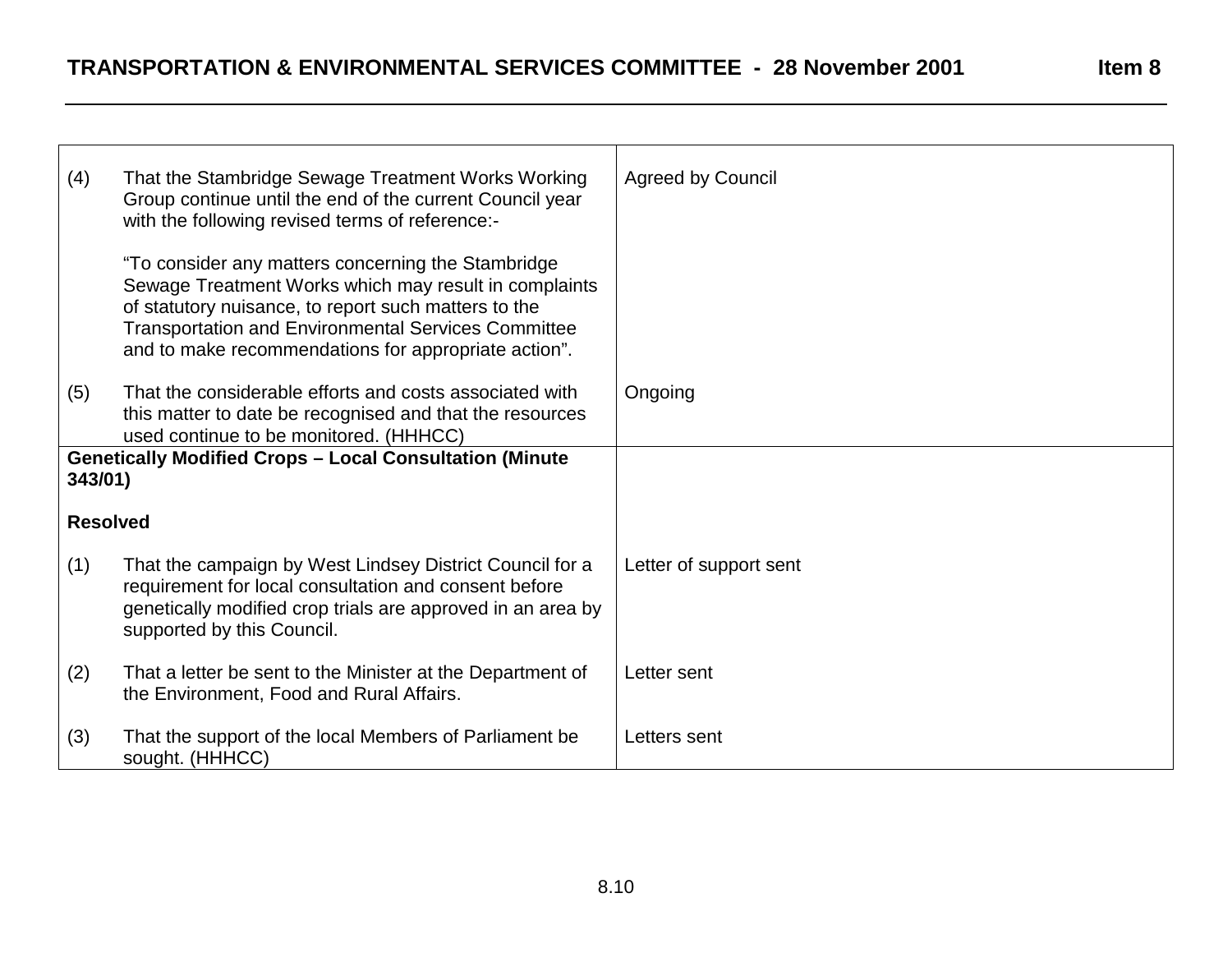| Implemented. |
|--------------|
|              |
|              |
| Implemented. |
|              |
|              |
| Implemented. |
|              |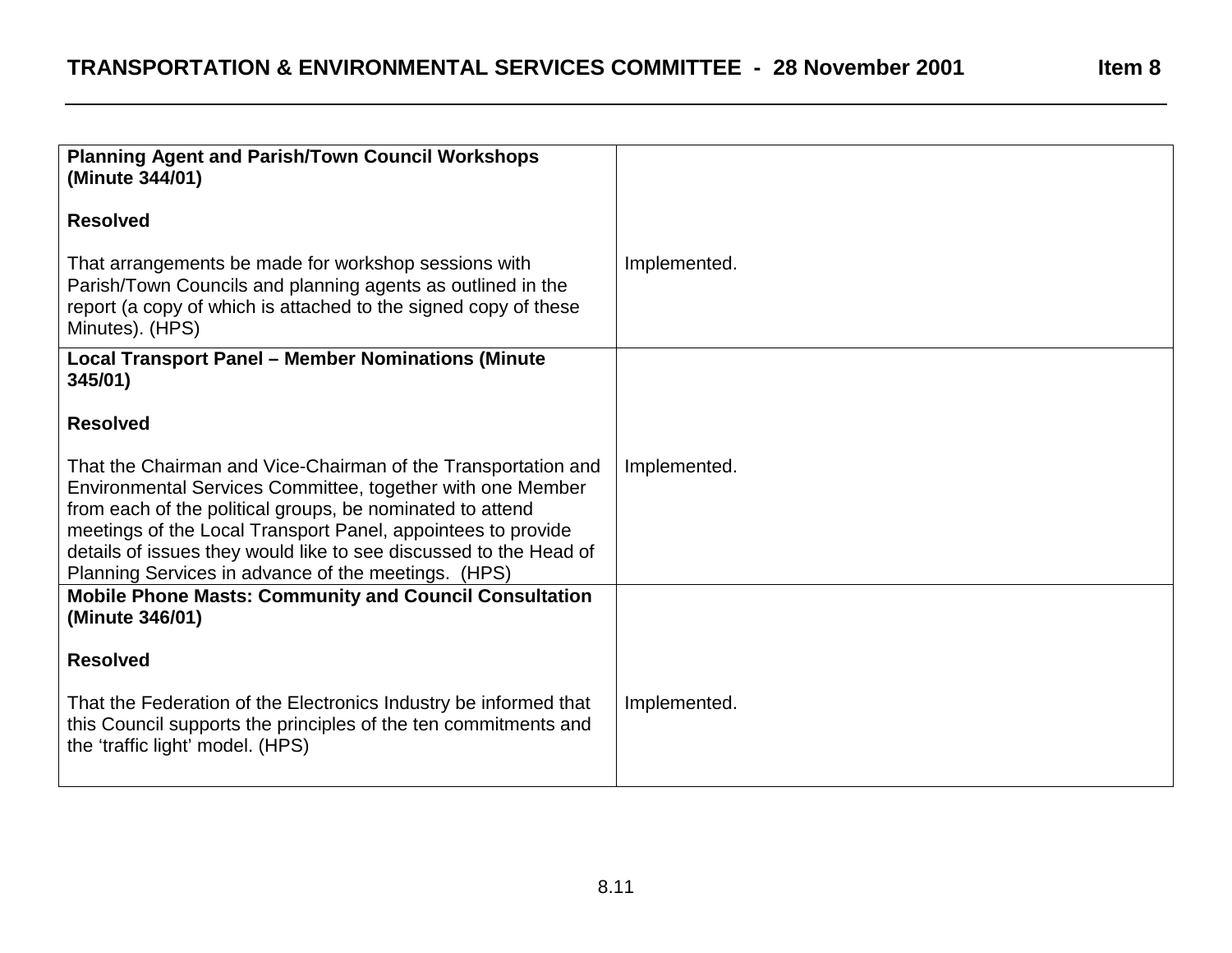**Essex and Southend Replacement Structure Plan Review (Minute 347/01) Resolved**That the Joint Structure Plan Authorities be informed that thisCouncil's views on the form and content of the next Essex andSouthend Structure Plan are as set out in the report of the Head of Planning Services (a copy of which is attached to the signed copy of these Minutes). (HPS) Implemented. **Essex Estuaries European Marine Site Proposal for an Information Management Network (Minute 348/01) Resolved**That the development of a bid to the EU Life Nature Programme be supported in principle and that the Essex Estuaries Initiative be informed accordingly. (HPS) Implemented. **Noise from Shoebury Ranges – Letter from Tendring District Council (Minute 349/01) Resolved**That Tendring District Council be informed that this Council still is not persuaded to support any action to seek the immediate cessation of destructive explosions on the Shoebury Ranges. (CE) Letter sent from CEX to Tendring District Council confirming that this Council decided to maintain its current stance.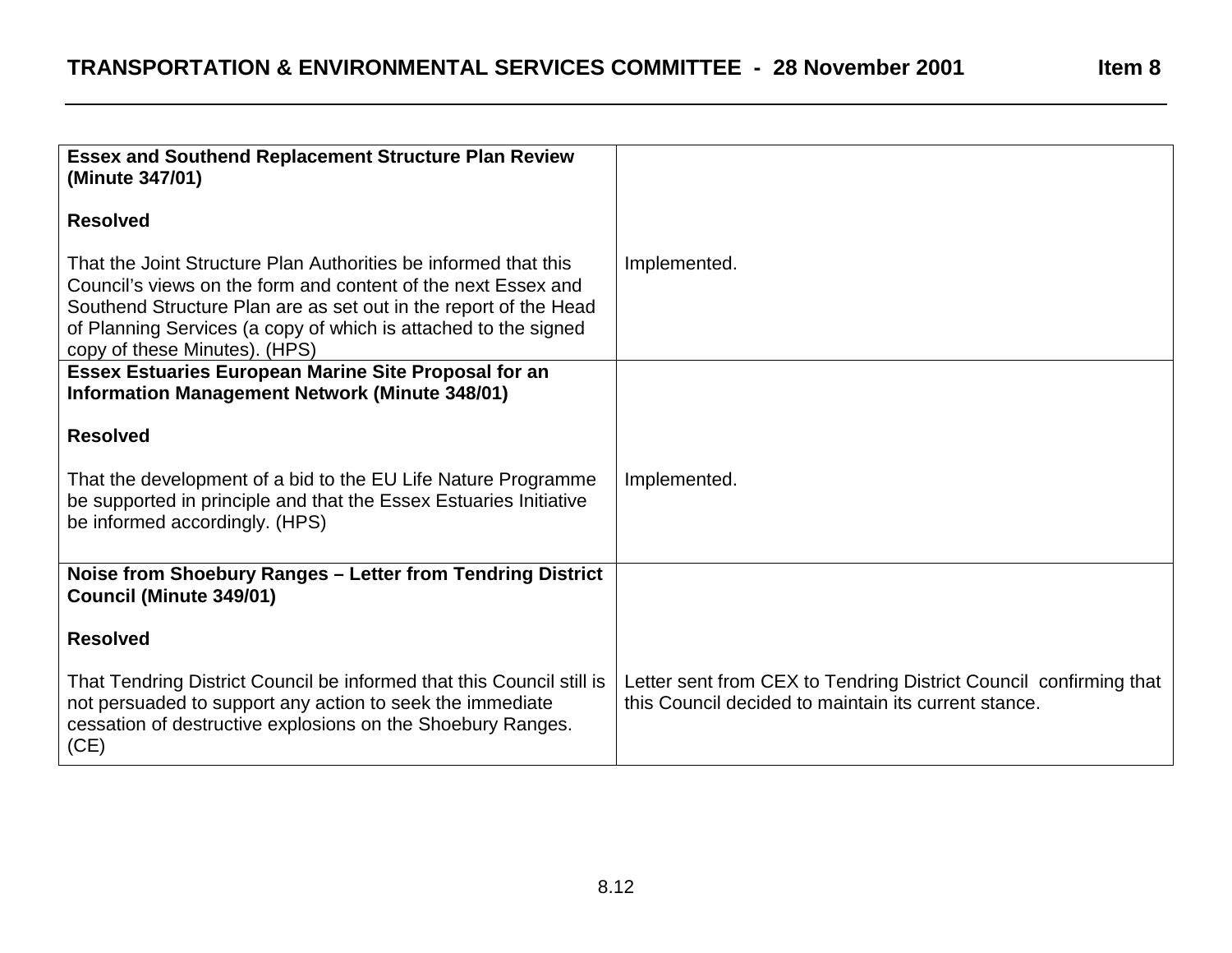| Refuse Collection - Block Scheduling (Minute 350/01)          |                                                                                                                                     |                                                                                                                                      |                                                                                                     |  |  |
|---------------------------------------------------------------|-------------------------------------------------------------------------------------------------------------------------------------|--------------------------------------------------------------------------------------------------------------------------------------|-----------------------------------------------------------------------------------------------------|--|--|
| <b>Resolved</b>                                               | the move to block scheduling of the refuse collection be<br>approved. (CD(F&ES))                                                    | That, subject to Service team being advised of this Committee's<br>concern that notification to residents is undertaken effectively, | Notification sent out to residents and block schedule collections<br>will commence 12 November 2001 |  |  |
|                                                               |                                                                                                                                     | <b>Christmas and New Year Refuse Collection (Minute 351/01)</b>                                                                      |                                                                                                     |  |  |
| <b>Resolved</b>                                               |                                                                                                                                     |                                                                                                                                      |                                                                                                     |  |  |
| (1)                                                           | That the proposed programme of refuse collection as set<br>out below be implemented over this year's Christmas/New<br>Year period:- |                                                                                                                                      | Notification of new dates being circulated to all properties 1-10<br>December 2001                  |  |  |
| <b>Normal Collection Day</b><br><b>Revised Collection Day</b> |                                                                                                                                     |                                                                                                                                      |                                                                                                     |  |  |
| Mon<br>Tue<br>Wed<br>Fri                                      | 24 December<br>25 December<br>26 December<br>Thur 27 December<br>28 December                                                        | 24 December<br>Mon<br>Thur 27 December<br>28 December<br>Fri<br>29 December<br>Sat<br>31 December<br>Mon                             |                                                                                                     |  |  |
| Mon<br>Tue<br>Wed<br>Thur<br>Fri                              | 31 December<br>1 January<br>2 January<br>3 January<br>4 January                                                                     | Wed<br>2 January<br>Thur 3 January<br>4 January<br>Fri<br>Sat<br>5 January<br>7 January<br>Mon                                       |                                                                                                     |  |  |
| Mon<br>Tue                                                    | 7 January<br>8 January                                                                                                              | 8 January<br>Tue<br>Wed<br>9 January                                                                                                 |                                                                                                     |  |  |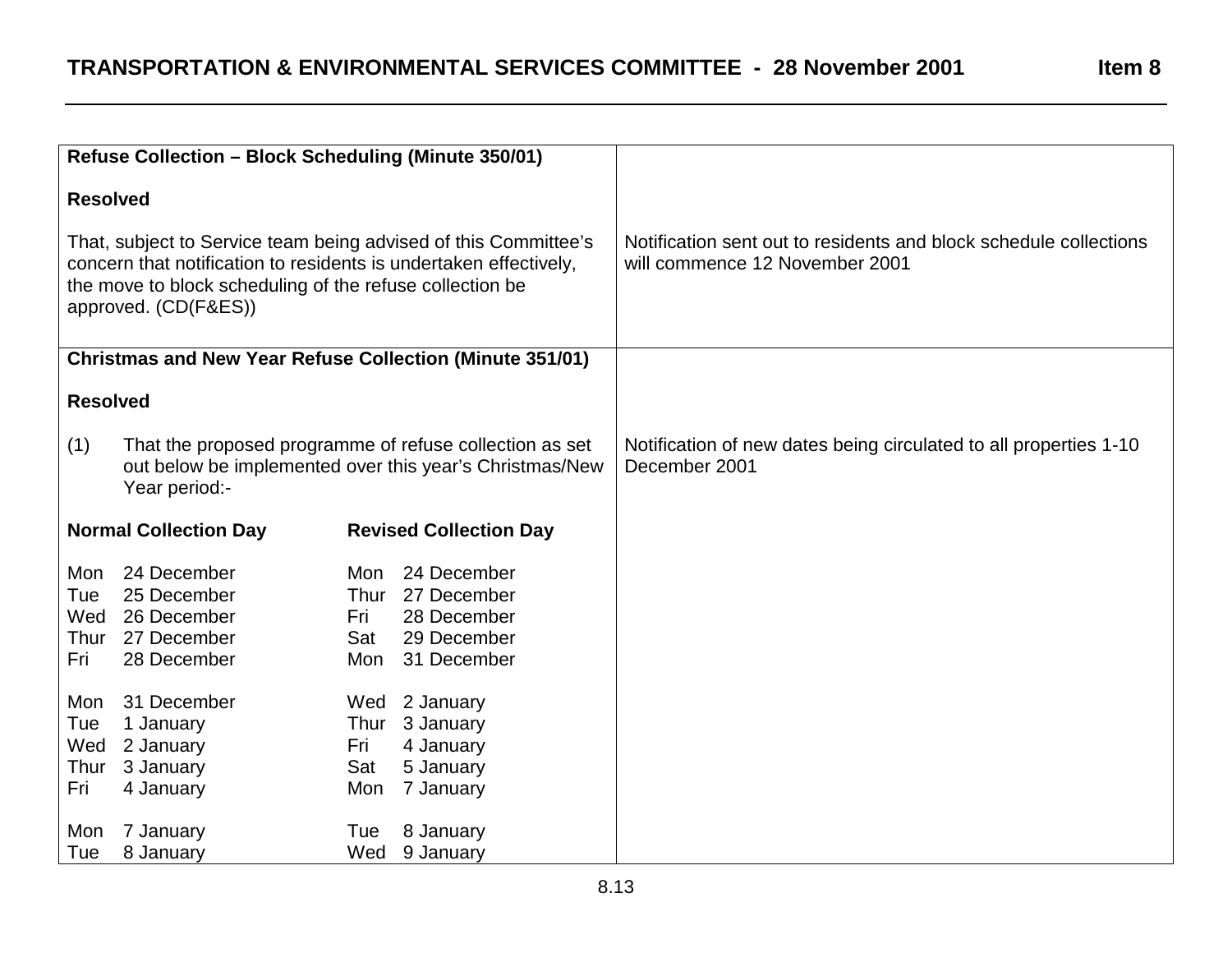| Wed<br>Thur<br>Fri<br>(2)                      | Thur 10 January<br>9 January<br>10 January<br>11 January<br>Fri<br>11 January<br>Sat<br>12 January<br>That, subject to the inclusion of detail on Bank Holiday<br>arrangements for the whole year period and the provision<br>of A3 posters to Parish Council offices, the methods of<br>advertising the collection programme be as set out in the | The proposed method of distribution by the Royal Mail would not<br>have met our requirements. Deliveries are being undertaken by<br>Council staff. |
|------------------------------------------------|----------------------------------------------------------------------------------------------------------------------------------------------------------------------------------------------------------------------------------------------------------------------------------------------------------------------------------------------------|----------------------------------------------------------------------------------------------------------------------------------------------------|
|                                                | report. (CD(F&ES))                                                                                                                                                                                                                                                                                                                                 |                                                                                                                                                    |
|                                                | <b>Abandoned Vehicle Update (Minute 352/01)</b>                                                                                                                                                                                                                                                                                                    |                                                                                                                                                    |
| <b>Resolved</b>                                |                                                                                                                                                                                                                                                                                                                                                    |                                                                                                                                                    |
| (1)                                            | That the progress on the development of allocating costs<br>and responsibilities for dealing with abandoned vehicles<br>be noted.                                                                                                                                                                                                                  | Ongoing                                                                                                                                            |
| (2)                                            | That Officers be authorised to proceed with invitations to<br>tender for the collection and disposal of abandoned<br>vehicles. (CD(F&ES))                                                                                                                                                                                                          | Ongoing                                                                                                                                            |
|                                                | <b>Transportation Sub-Committee Resolutions</b>                                                                                                                                                                                                                                                                                                    |                                                                                                                                                    |
| <b>Hackney Carriage Tariff (Minute 181/01)</b> |                                                                                                                                                                                                                                                                                                                                                    |                                                                                                                                                    |
| <b>Resolved</b>                                |                                                                                                                                                                                                                                                                                                                                                    |                                                                                                                                                    |
| (1)                                            | That the revised tariff for Hackney carriages and meter<br>fitted Private Hire Cars as set out in this report be<br>approved.                                                                                                                                                                                                                      | Implemented.                                                                                                                                       |
| (2)                                            | That any future tariff increases be linked to the RPI for                                                                                                                                                                                                                                                                                          | Implemented.                                                                                                                                       |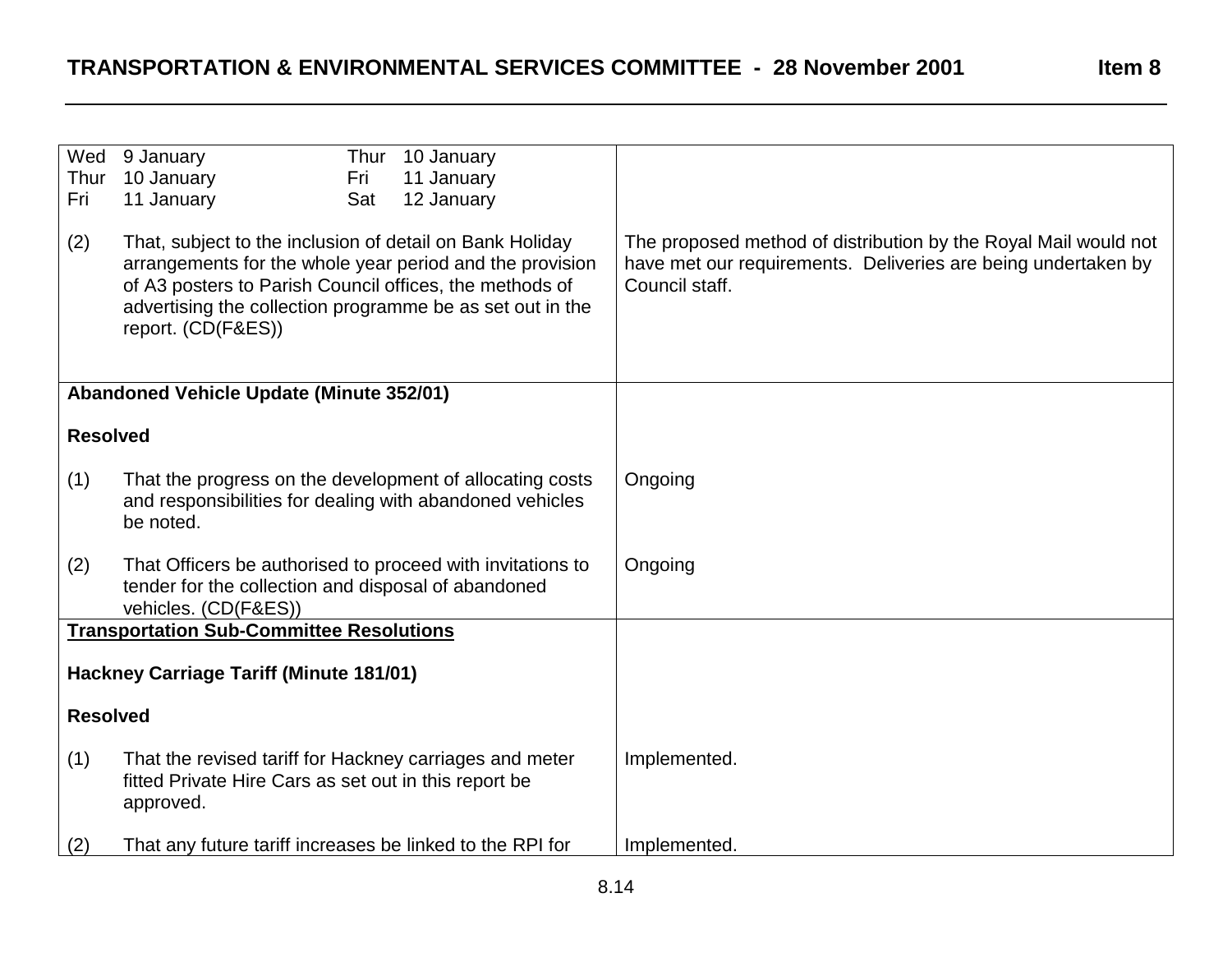| Ω<br>эn<br>Π |  |
|--------------|--|
|--------------|--|

|                                                                                                                                              | motor transport costs.                                                                                                                                                |                                                                                                |
|----------------------------------------------------------------------------------------------------------------------------------------------|-----------------------------------------------------------------------------------------------------------------------------------------------------------------------|------------------------------------------------------------------------------------------------|
| (3)                                                                                                                                          | That the Head of Service proceeds to advertise the new<br>fare structure to come into force on 1 November 2001<br>(HRHM)                                              | No objections received to the advert. New charges implemented<br>1/11/01                       |
|                                                                                                                                              | <b>Full Council Resolutions Relating to Work of the</b>                                                                                                               |                                                                                                |
|                                                                                                                                              | <b>Transportation &amp; Environmental Services Committee</b>                                                                                                          |                                                                                                |
|                                                                                                                                              |                                                                                                                                                                       |                                                                                                |
| Reference from Transportation Sub-Committee - Future<br><b>Consultation Process on Taxi Licensing: Union Recognition</b><br>(Minute (380/01) |                                                                                                                                                                       |                                                                                                |
| <b>Resolved</b>                                                                                                                              |                                                                                                                                                                       |                                                                                                |
| That the consultative fora for this Council be:-                                                                                             |                                                                                                                                                                       | Drivers and Circuit Owners Forum Meetings to be held in<br>December/January cycle of meetings. |
| (a)                                                                                                                                          | The Taxi Drivers Forum, comprising Councillors on the<br>Taxi Licensing Working Group and Rochford District Plate<br>Holders (supported by officers).                 |                                                                                                |
| (b)                                                                                                                                          | The Taxi Circuit Owners Forum, comprising Councillors on<br>the Taxi Licensing Working Group and Taxi Circuit<br>Owners (supported by officers). (HRHM)               |                                                                                                |
| <b>Rochford Town Centre Enhancement Scheme (Minute</b><br>385/01)                                                                            |                                                                                                                                                                       |                                                                                                |
| <b>Resolved</b>                                                                                                                              |                                                                                                                                                                       |                                                                                                |
| (1)                                                                                                                                          | That arrangements be made to implement the Rochford<br>Town Centre Enhancement Scheme as outlined in the<br>report and subject to a maximum contribution of £100,000. |                                                                                                |
| (2)                                                                                                                                          | That authority be delegated to the Head of Planning                                                                                                                   | Ongoing.                                                                                       |